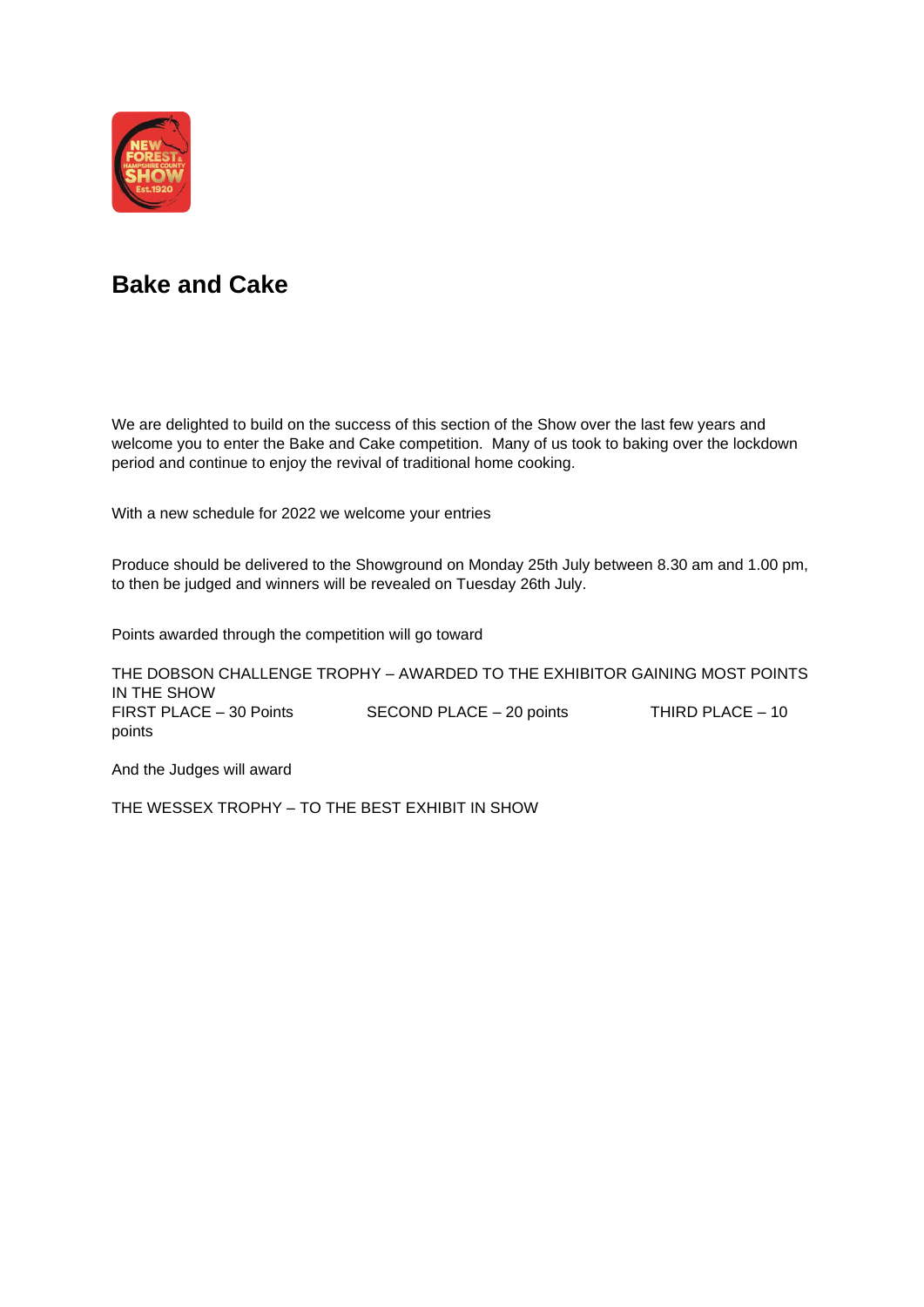# **BAKE AND CAKE COOKERY COMPETITION - CAKES**

Start Date Time: 25/07/2022 09:30

Ring Name: BAKE AND CAKE MARQUEE

## **Judge**

Mrs Roxanne Maslen (Judge)

| Number Name     |                                                          | Description                                                                                                                                                                                        |
|-----------------|----------------------------------------------------------|----------------------------------------------------------------------------------------------------------------------------------------------------------------------------------------------------|
| BK <sub>1</sub> | <b>CHOCOLATE</b><br><b>BROWNIES</b>                      | Five Chocolate Brownies - Any Recipe                                                                                                                                                               |
| BK <sub>2</sub> | <b>FLAPJACK</b>                                          | Five Flapjack pieces - Any Recipe                                                                                                                                                                  |
| BK <sub>3</sub> | <b>OAT BISCUITS</b>                                      | Five Oat Biscuits using a 6cm cutter - Any Recipe                                                                                                                                                  |
| BK4             | <b>SHORTBREAD</b><br><b>TRIANGLES</b>                    | Five Shortbread Triangles - Any Recipe                                                                                                                                                             |
| BK <sub>5</sub> | <b>FRUIT SCONES</b>                                      | Five Fruit Scones using a 5cm cutter - Any Recipe                                                                                                                                                  |
| BK <sub>6</sub> | <b>CHEESE SCONES</b>                                     | Five Cheese Scones using a 5cm cutter - Any Recipe                                                                                                                                                 |
| BK7             | <b>ROCK CAKES</b>                                        | Five Rock Cakes - Any Recipe                                                                                                                                                                       |
| BK <sub>8</sub> | A BANANA LOAF                                            | made in a 900g loaf tin - Any Recipe                                                                                                                                                               |
| BK <sub>9</sub> |                                                          | VICTORIA SANDWICH   A Victoria Sandwich, Jam filling only - 20cm                                                                                                                                   |
| <b>BK10</b>     | <b>BATTENBURG CAKE</b>                                   | A traditional Battenburg Cake perfect for a special occasion.<br>Competitors to make their own almond paste. Cake not to exceed<br>20cm                                                            |
| <b>BK11</b>     | <b>JUBILEE</b><br><b>CELEBRATION CAKE</b>                | A Single Tier Decorated Platinum Jubilee Celebration Cake to be<br>judged on appearance only. Maximum 30cm in diameter and<br>displayed on a cake board.                                           |
| <b>BK12</b>     | <b>ANY CAKE</b><br><b>CONTAINING</b><br><b>VEGETABLE</b> | A cake which contains vegetable in the recipe eg carrot, courgette,<br>beetroot, parsnip etc. No icing or filling. Maximum 15-18cm round<br>or loaf tin as appropriate. Please provide the Recipe. |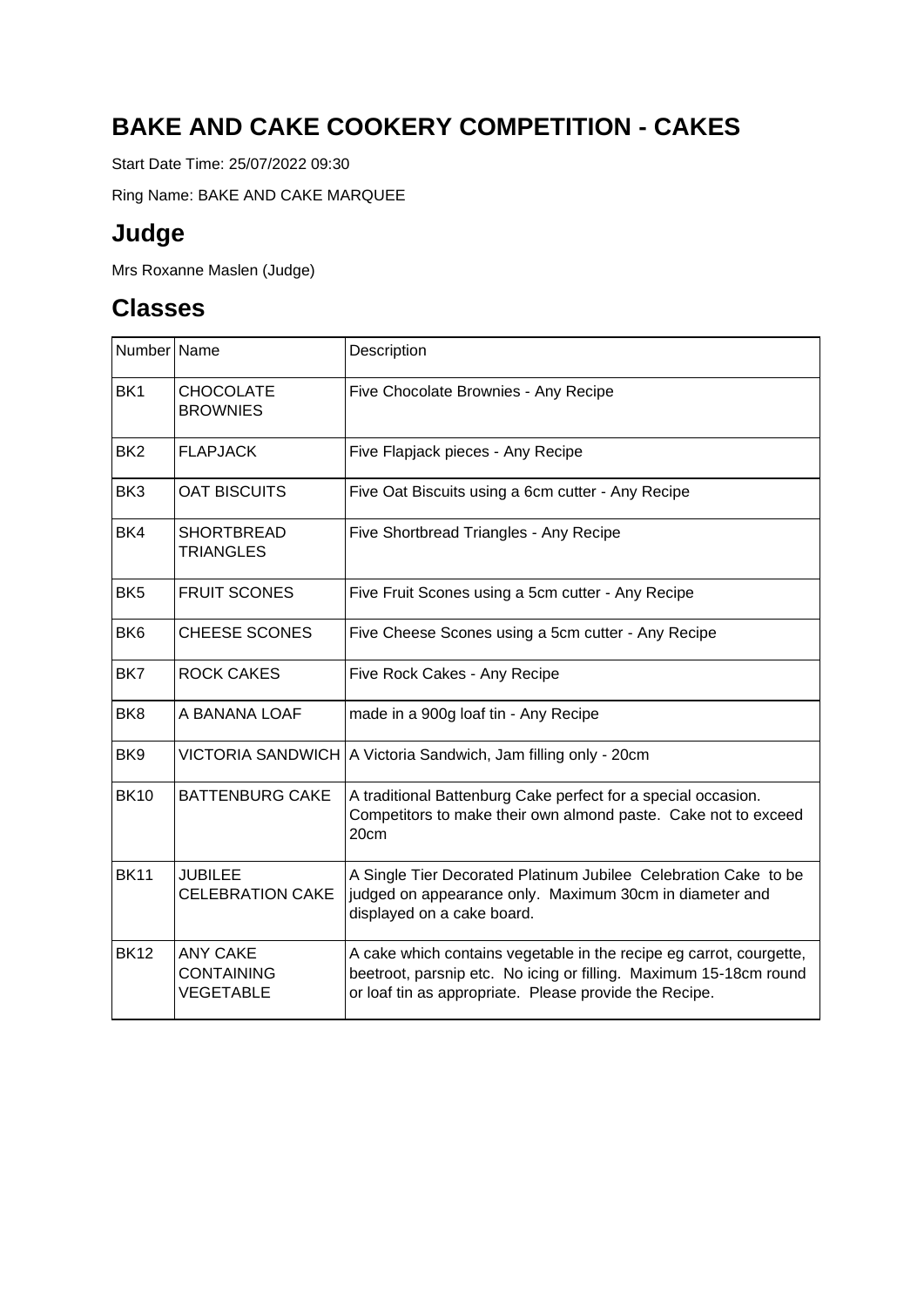## **BAKE AND CAKE COMPETITION - PASTRY SECTION**

Start Date Time: 25/07/2022 09:30

Ring Name: BAKE AND CAKE MARQUEE

### **Judge**

Mrs Roxanne Maslen (Judge)

#### **Classes**

| Number Name      |                                     | Description                                                              |
|------------------|-------------------------------------|--------------------------------------------------------------------------|
| BK <sub>13</sub> | <b>A TREACLE TART</b>               | A Treacle Tart presented in the 20cm round dish it has been<br>baked in. |
| <b>BK14</b>      | <b>VEGETARIAN</b><br><b>PASTIES</b> | Three Vegetarian Pasties - Please supply the Recipe.                     |

# **BAKE AND CAKE COOKERY COMPETITION - YEAST COOKERY**

Start Date Time: 25/07/2022 09:30

Ring Name: BAKE AND CAKE MARQUEE

YEAST COOKERY

#### **Judge**

Mrs Roxanne Maslen (Judge)

| Number           | Name                | Description                                      |
|------------------|---------------------|--------------------------------------------------|
| <b>BK15</b>      | <b>CRUSTY ROLLS</b> | <b>Five Crusty White Rolls</b>                   |
| <b>BK16</b>      | SOURDOUGH LOAF      | A sourdough loaf made either by hand or machine. |
| BK <sub>17</sub> | <b>LOAF</b>         | Large Crusty White Loaf made by Hand             |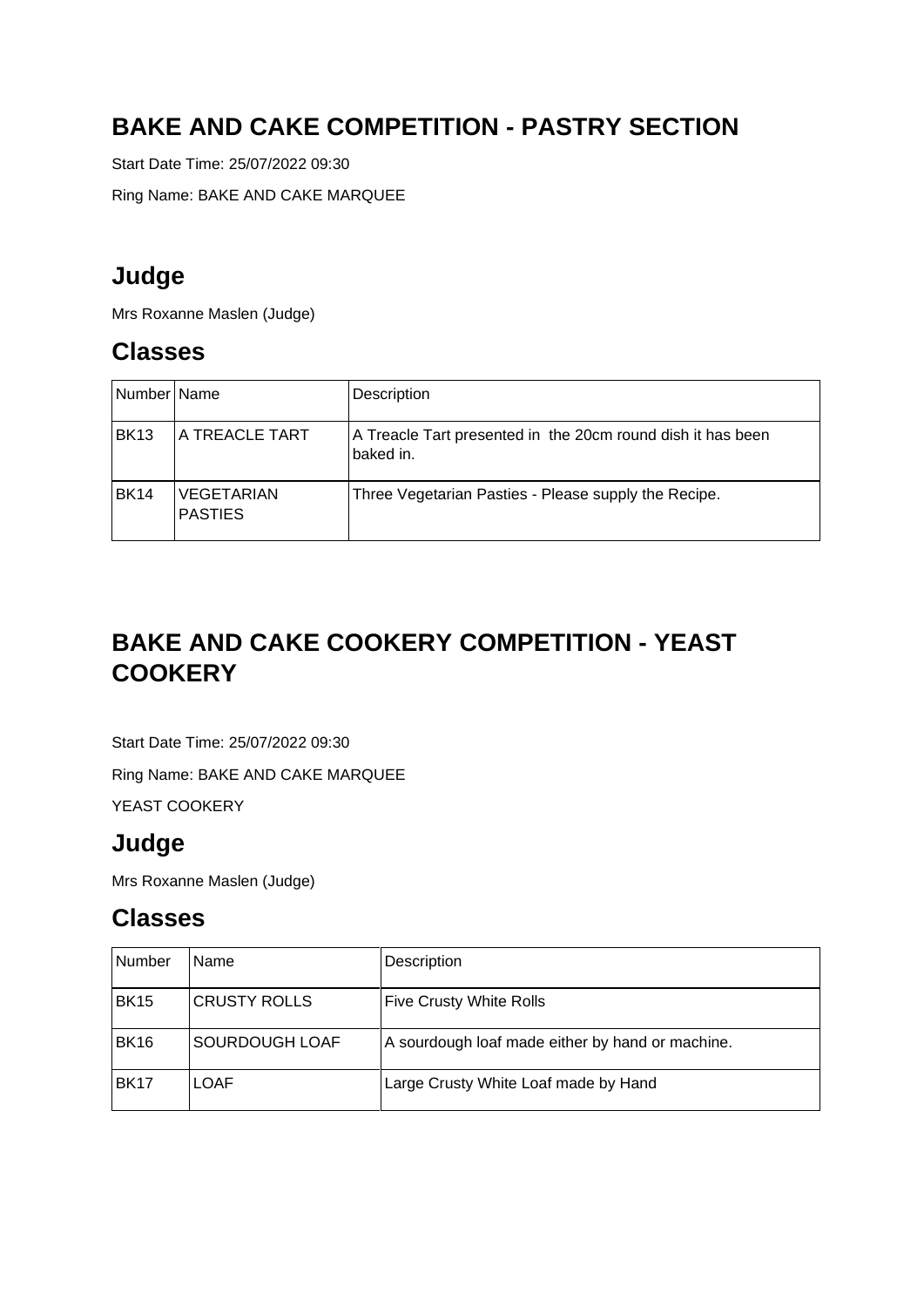# **BAKE AND CAKE COMPETITION - PRESERVES**

Start Date Time: 25/07/2022 09:30

Ring Name: BAKE AND CAKE MARQUEE

# **Judge**

Mr Trevor Price (Judge)

| Number Name |                                      | Description                                                                                                                                                                         |
|-------------|--------------------------------------|-------------------------------------------------------------------------------------------------------------------------------------------------------------------------------------|
| <b>BK18</b> | <b>MARMALADE</b>                     | A jar of Marmalade, Any Variety<br>Preserves must be shown in clear glass unmarked jam jars<br>approximately 454g or 340g, labelled and covered with an appropriate<br>fitting lid. |
| <b>BK19</b> | <b>STRAWBERRY</b><br><b>JAM</b>      | A Jar of Strawberry Jam.<br>Preserves must be shown in clear glass unmarked jam jars<br>approximately 454g or 340g, labelled and covered with an appropriate<br>fitting lid.        |
| <b>BK20</b> | RASPBERRY JAM                        | A jar of Raspberry Jam.<br>Preserves must be shown in clear glass unmarked jam jars<br>approximately 454g or 340g, labelled and covered with an appropriate<br>fitting lid.         |
| <b>BK21</b> | <b>PLUM JAM</b>                      | A Jar of Plum Jam.<br>Preserves must be shown in clear glass unmarked jam jars<br>approximately 454g or 340g, labelled and covered with an appropriate<br>fitting lid.              |
| <b>BK22</b> | <b>ANY OTHER</b><br><b>FRUIT JAM</b> | Any Other Fruit Jam<br>Preserves must be shown in clear glass unmarked jam jars<br>approximately 454g or 340g, labelled and covered with an appropriate<br>fitting lid.             |
| <b>BK23</b> | <b>JAR OF FRUIT</b><br><b>JELLY</b>  | A jar of Jelly, Any Variety<br>Preserves must be shown in clear glass unmarked jam jars<br>approximately 454g or 340g, labelled and covered with an appropriate<br>fitting lid.     |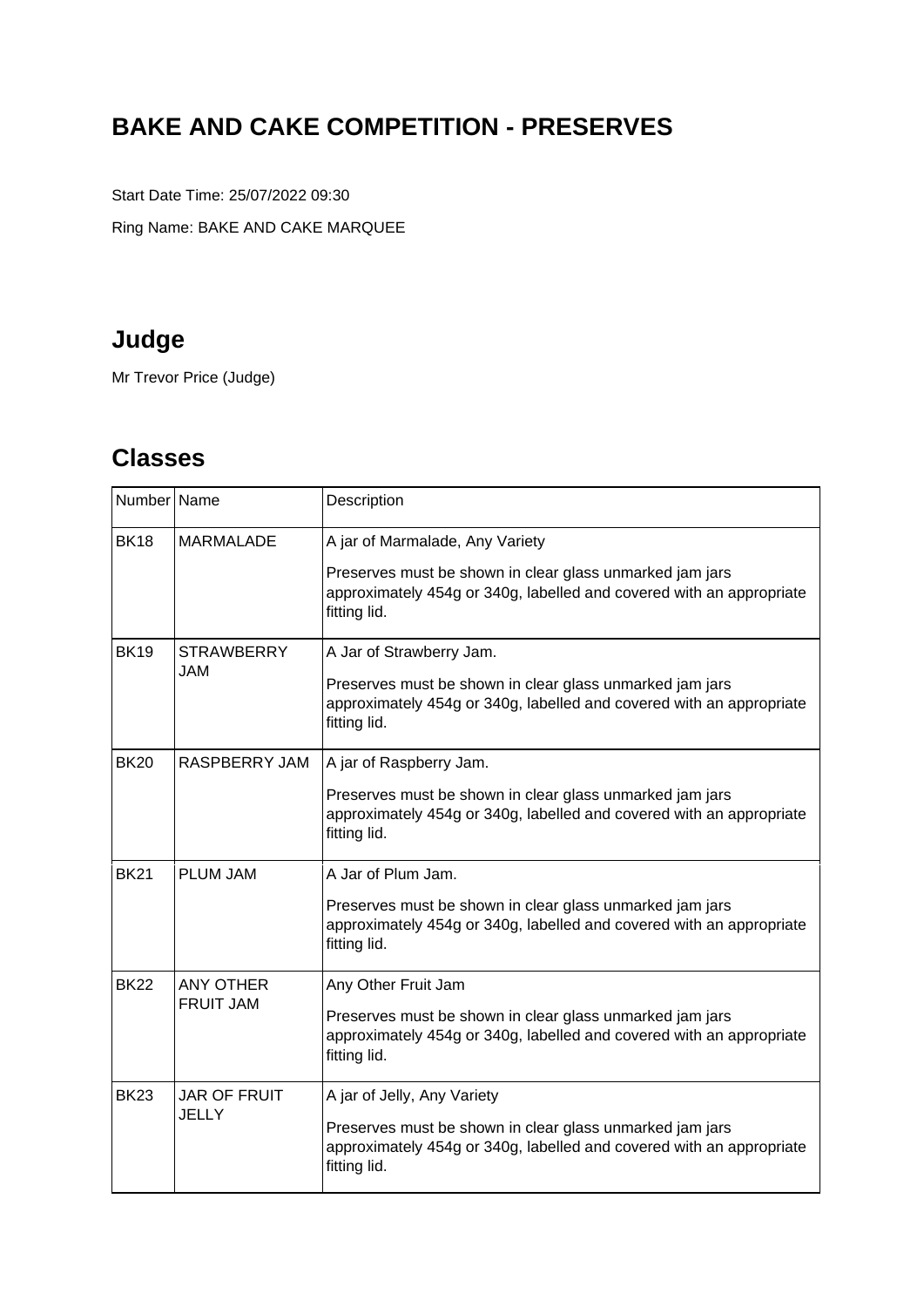| <b>BK24</b> | <b>LEMON CURD</b> | A jar of Lemon Curd                                                                                                                              |  |
|-------------|-------------------|--------------------------------------------------------------------------------------------------------------------------------------------------|--|
|             |                   | Preserves must be shown in clear glass unmarked jam jars<br>approximately 454g or 340g, labelled and covered with an appropriate<br>fitting lid. |  |
| <b>BK25</b> | <b>CHUTNEY</b>    | A jar of Chutney, Any Variety                                                                                                                    |  |
|             |                   | Preserves must be shown in clear glass unmarked jam jars<br>approximately 454g or 340g, labelled and covered with an appropriate<br>fitting lid. |  |
| <b>BK26</b> | <b>PICCALILLI</b> | A jar of Piccalilli                                                                                                                              |  |
|             |                   | Preserves must be shown in clear glass unmarked jam jars<br>approximately 454g or 340g, labelled and covered with an appropriate<br>fitting lid. |  |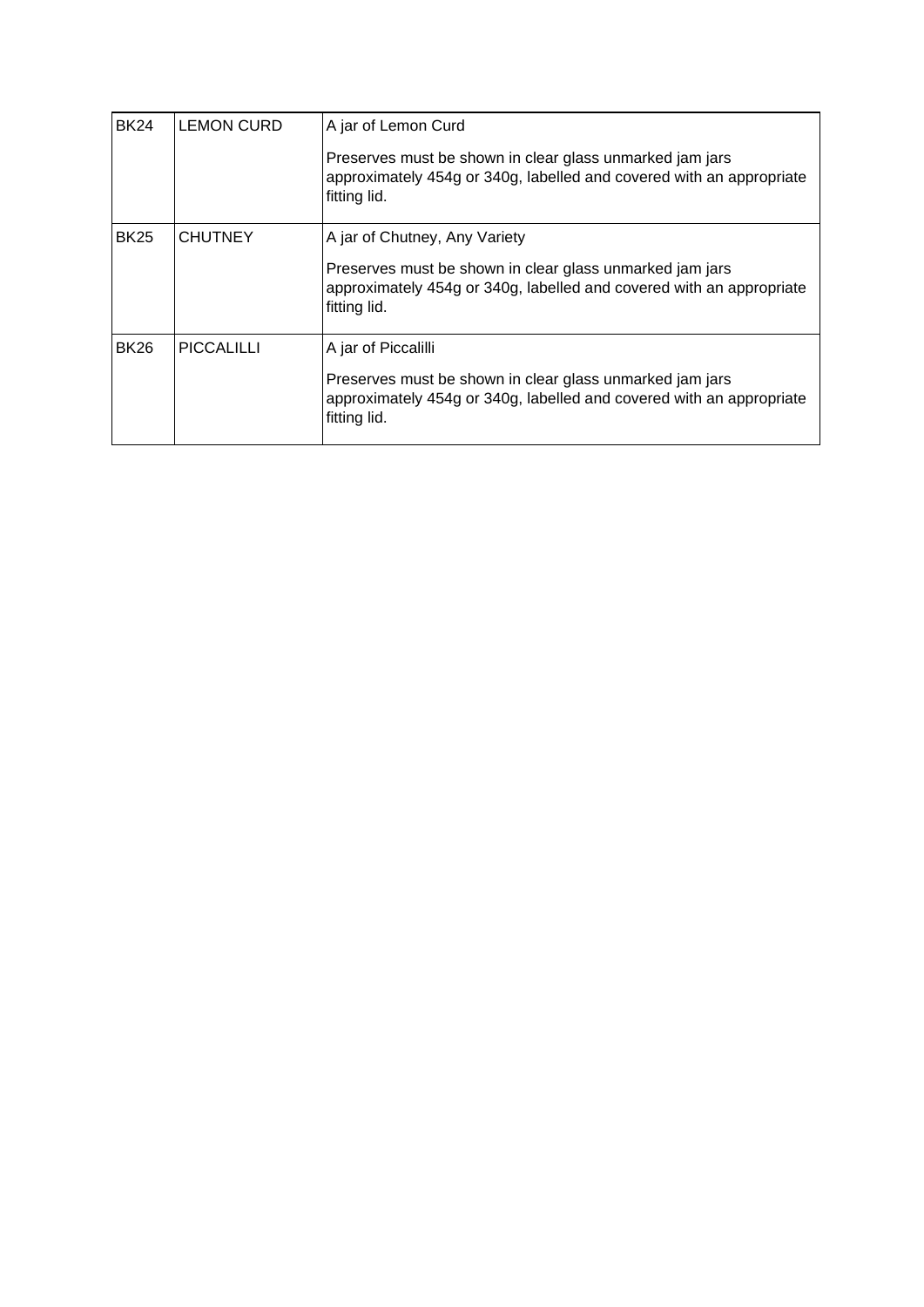# **BAKE AND CAKE JUNIOR COMPETITION Under 7**

Start Date Time: 25/07/2022 09:30

Ring Name: BAKE AND CAKE MARQUEE

JUNIOR COMPETITION - UNDER 7 YEARS OF AGE ON 28TH JULY 2022

## **Judge**

Mrs Roxanne Maslen (Judge)

#### **Classes**

| l Number    | Name               | <b>Description</b>                 |
|-------------|--------------------|------------------------------------|
| <b>BK27</b> | ROCKY ROAD         | Four Pieces of Rocky Road          |
| <b>BK28</b> | <b>GINGERBREAD</b> | Three decorated Gingerbread people |

# **BAKE AND CAKE JUNIOR COMPETITION 8 TO 11 Years**

Start Date Time: 25/07/2022 09:30

Ring Name: BAKE AND CAKE MARQUEE

JUNIOR COMPETITION - 8 TO 11 YEARS OF AGE ON 28TH JULY 2022

## **Judge**

Mrs Roxanne Maslen (Judge)

| Number      | Name                       | Description                                   |
|-------------|----------------------------|-----------------------------------------------|
| <b>BK29</b> | <b>BUTTERFLY CUP CAKES</b> | <b>Five Decorated Cup Cakes</b>               |
| <b>BK30</b> | <b>VICTORIA SANDWICH</b>   | A Victoria Sandwich, Jam Filling only 20cm    |
| <b>BK31</b> | <b>JAM TARTS</b>           | Five Jam Tarts                                |
| <b>BK32</b> | <b>VEGETARIAN PIZZA</b>    | A Pizza suitable for a vegetarian - 16 - 20cm |